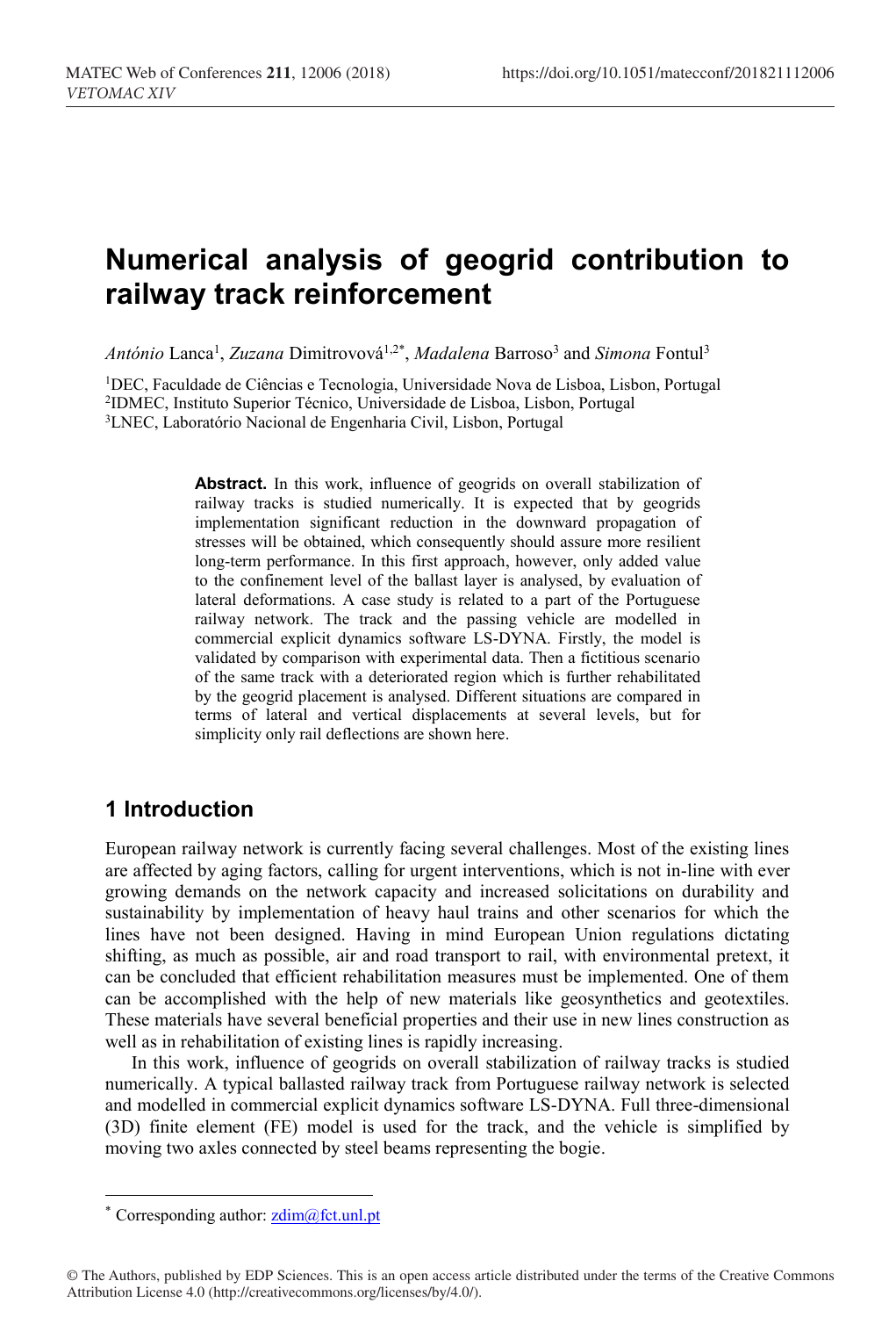Due to the necessity of easily adaptable models of different geometry and material properties, it is not efficient to use LS-DYNA pre-processor and create each model directly there. Model creation was just coded in ANSYS Parametric Design Language (APDL). The first part of this program uses ANSYS pre-processing capabilities in model creation, meaning that by using a set of parameters defining all necessary geometry indicators the model is created including its FE mesh; the second part of the code re-writes the information about nodes and elements in form of LS-DYNA commands, adds the required properties, other specifications and commands for load application. Resulting file can be run directly in LS-DYNA solver and then result can be extracted in post-processing interface.

Firstly, the model is validated by comparison with experimental results. Then, a fictitious deterioration is introduced and rehabilitated by geogrid implementation. In these preliminary analyses it is assumed that interlocking mechanism is fully activated and therefore the geogrid uses its maximum capacity of stabilization. Materials are considered linear elastic and solutions are compared in terms of vertical and lateral displacements at several levels. In further developments time dependent non-linear behaviour of geomaterials will be implemented and several levels of interlocking efficiency will be introduced by friction mechanism between the layers and the geogrid. Long-term behaviour can be then analysed by modelling sequential passages of the vehicle.

#### **2 Model validation**

A typical ballasted railway track was selected in conformity with [1], where simplified twodimensional (2D) model was calibrated according to experimental results. Calibrated material values were used directly in the 3D FE model created in LS-DYNA. Thus, without any additional adjustment, very reasonable agreement between the experimental and numerical results was obtained.

Three layers in the superstructure in form of ballast, sub-ballast and capping layer are used. Foundation soil is modelled only by 3 m depth, but active soil depth is taken up to 7 m. The width and length of the FE model are 10 m and 18 m, respectively. Contrary to [1], only the homogeneous part of the track is used. All boundaries where soil is removed are covered by elastic springs to provide missing stiffness of the non-modelled soil, and dampers defining absorbing boundaries to prevent waves reflections. Absorbing boundaries are implemented in the default way available in LS-DYNA, which is based on developments made in [2]. Elastic springs on lateral boundaries are based on derivations in spherical coordinates and at the bottom equivalent springs are introduced, similarly as in [3]. At each node on these boundaries of the FE mesh, springs acting in three directions are implemented. In Figure 1, a detail of the FE mesh, as created in ANSYS is shown.



**Figure 1.** Detail of the FE model in ANSYS.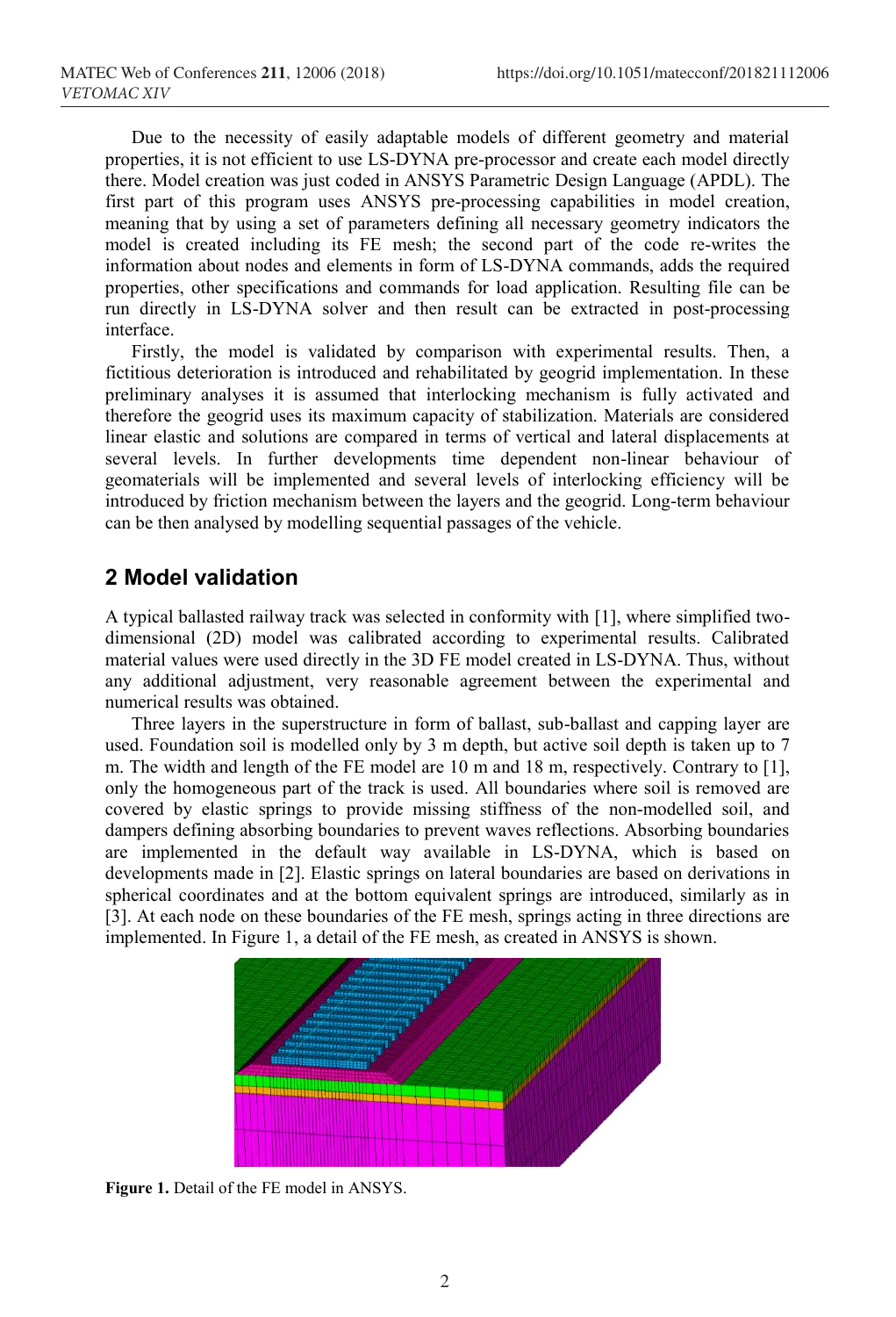Rails are approached by beam elements and rail pads by spring-dampers. The rail is connected to each sleeper by one spring-damper element in vertical direction, lateral rotation is prevented by imposing the same lateral displacement at the end nodes of the spring-damper. To avoid sharp concentrated peak on the sleeper in one point, vertical displacements of the sleeper are set equal below the rail.

As the load, locomotive of Alfa Pendular train passing by 61.1 m/s as equivalent to 220 km/h is used. For simplicity only the first bogie is modelled, which is sufficient for model validation and further analysis. Concentred masses of half axle mass are placed in contact with the rail and contact is modelled by default value of contact stiffness in LS-DYNA. Bogie is simplified by set of steel beams having the same mass as the full bogie. Wheels are connected to these beams by primary suspension. In location of concentrated masses, half axle loading forces are introduced. The graphs in Figure 2 represent the rail displacement measured at sleeper position at 12.3 m from the starting place. It is seen that the agreement with experimental results is quite reasonable, which validates the FE model.



**Figure 2.** FE model validation: experimental (orange), numerical (blue).

Analyses that are performed on this research are quite fast due to explicit dynamics approach and in this context, it is useful to list several other advantage of software LS-DYNA for similar investigations: (i) simple introduction of moving inertial objects; (i) no difficulties in contact introduction; and (iii) automatic specification of rail irregularities. All this can be simply introduced by command lines of \*RAIL\_TRAIN and \*RAIL\_TRACK.

After several analyses, it was concluded that the rails have a tendency of horizontal displacements, which can be harmful for the global track stability. In tested scenarios, both rails showed tendency to move laterally out. Therefore, fictitious scenarios with deteriorated parts were defined and effect on the stabilization by geogrid implementation was tested. This is described in further section.

#### **3 Tested scenarios and results obtained**

As a test solution, geogrid of typical values was implemented at the interface between the ballast and sub-ballast layer, over a central part of the model, ranging from 6 to 12 m. In this first approach it is assumed that the interlocking mechanism is fully activated, thus geogrid was added by shell elements introduced directly at the common interface and overlaid on the solid element faces. As from technical sheets, the in-plane stiffness is defined by its effective value given by a secant modulus from force-per-length versus deformation graph, to get in-plane Young´s modulus the secant modulus must be divided by the effective grid thickness, which is difficult to determine. Two homogenized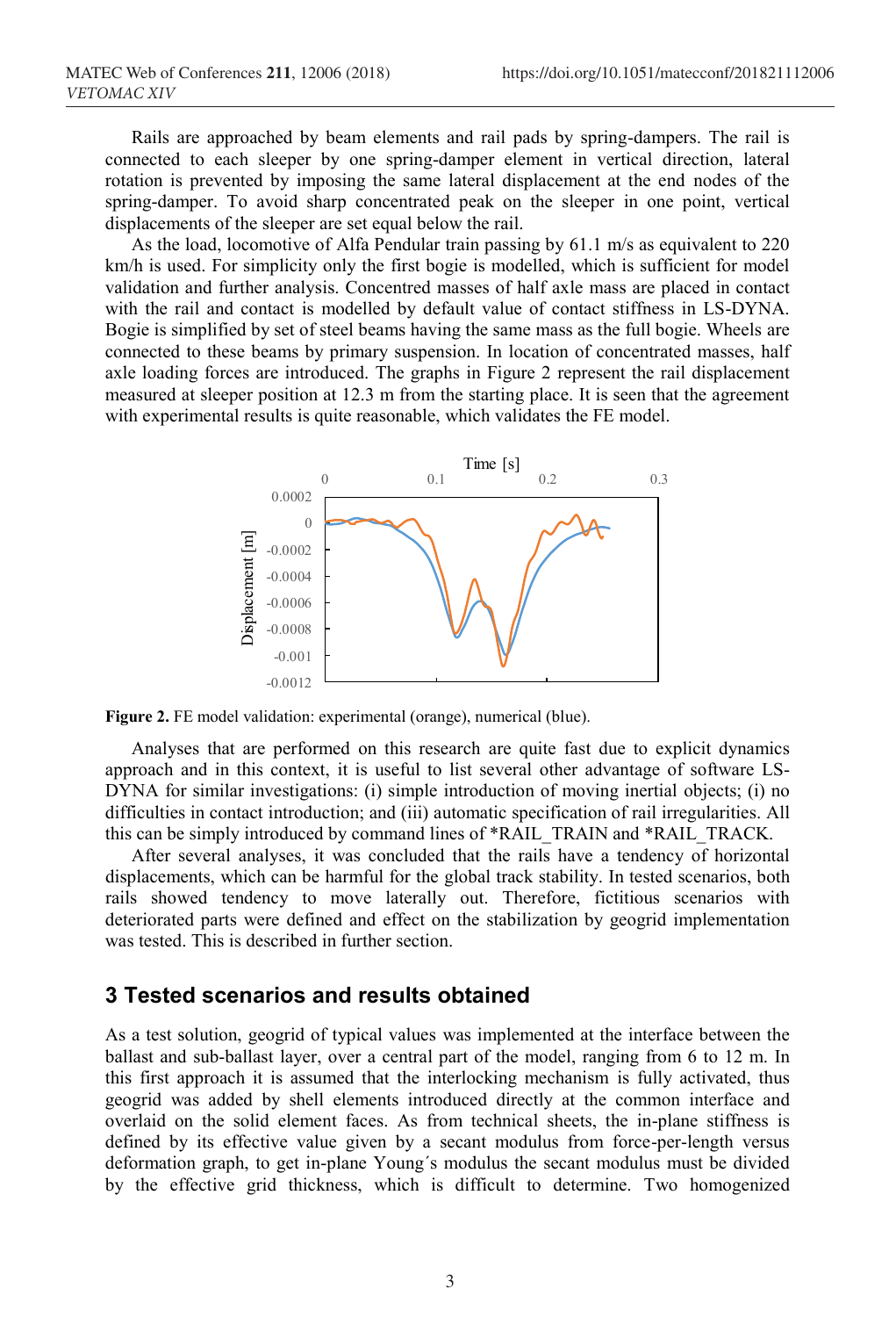thicknesses and the corresponding moduli were tested and no differences in results were found. This issue, however, still requires further analysis.

At first, the geogrid was placed in the original homogeneous track, secondly it was placed in the deteriorated track. Deterioration was defined by gradual decrease in Young´s modulus to 40%, 50% and 60% of the original value in ballast, sub-ballast and capping layer, respectively. Affected regions started at 6.5, 7 and 7.5 m and ended at 11.5, 11 and 10.5 m, respectively. Deteriorated regions can be seen in Figure 3.



**Figure 3.** Detail of the FE model marking the deteriorated regions in LS-DYNA.

Thus, four scenarios were analysed, classified as: Case  $1 -$  original homogeneous model, Case  $2$  – original model with geogrid, Case  $3$  – deteriorated model, Case  $4$  – deteriorated model rehabilitated by geogrid. These four cases were compared in terms of rail displacements that are reported in the following figures. It was concluded that geogrid presence did not introduce noticeable differences in the rail vertical displacements. The reason is that there were not sufficiently high vertical displacements to activate geogrid membrane effect and in such a way increase the reinforcement in vertical direction. In Figure 4, the passage of the two wheels on the left rail and the final beam deflections of the four cases are shown. It is seen that the original configuration (Case 1) and the same configuration with geogrid (Case 2) are practically overlaid, as well as the deteriorated scenario (Case 3) and the rehabilitated one (Case 4).



**Figure 4.** Vertical rail displacement: the passage of the two wheels ( $1<sup>st</sup>$  wheel – grey,  $2<sup>nd</sup>$  wheel – black) on the left rail and the final rail deflection in the four cases.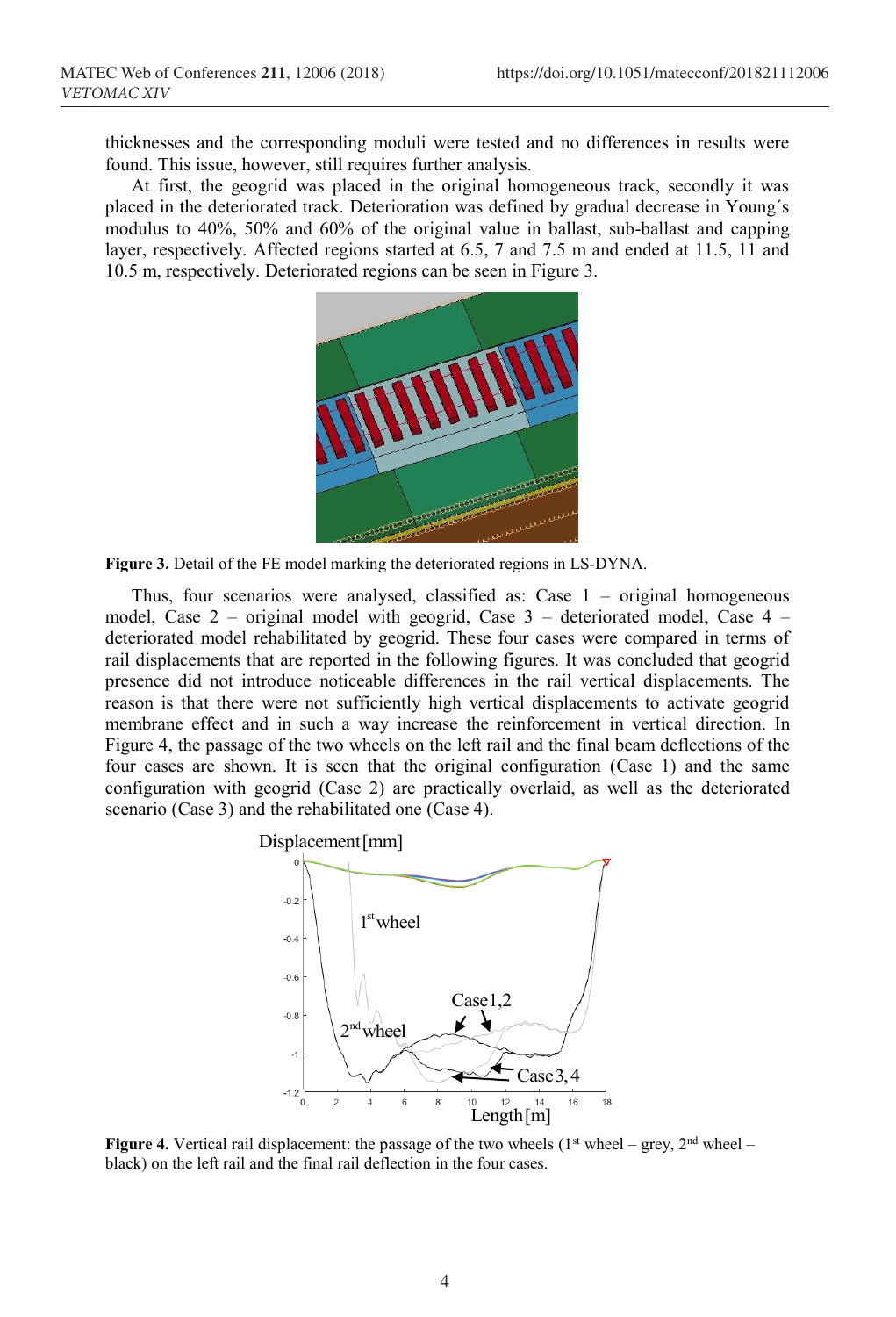Same situations for lateral displacements of the left rail look quite different, as some benefits are already observed. However, they are not visible while the wheels are passing on the tested regions, only on rail displacement posterior to the passage.



**Figure 5.** Horizontal rail displacement: the passage of the two wheels ( $1<sup>st</sup>$  wheel – grey,  $2<sup>nd</sup>$  wheel – black) on the left rail and the final rail deflection: Case 1 (blue), Case 2 (violet), Case 3 (red), Case 4 (green).

The fact is also clarified in Figure 6, where lateral displacements of the rail are shown for the four cases: part a) of the figure is related to the position when the second axle reaches the half of the model (and therefore the first wheel, which is 2.7 m ahead, has almost passed the tested region), and part b) when it reaches 90% of the model length, which also means that the first axle is already off the model. It is seen that in part a) the effect of the geogrid is only hardly seen.



**Figure 6.** Lateral deflections of the left rail: Case 1 (blue), Case 2 (violet), Case 3 (red), Case 4 (green): a) 2nd wheel at the middle, b) 2nd wheel at 90% of the model (detail of the central region).